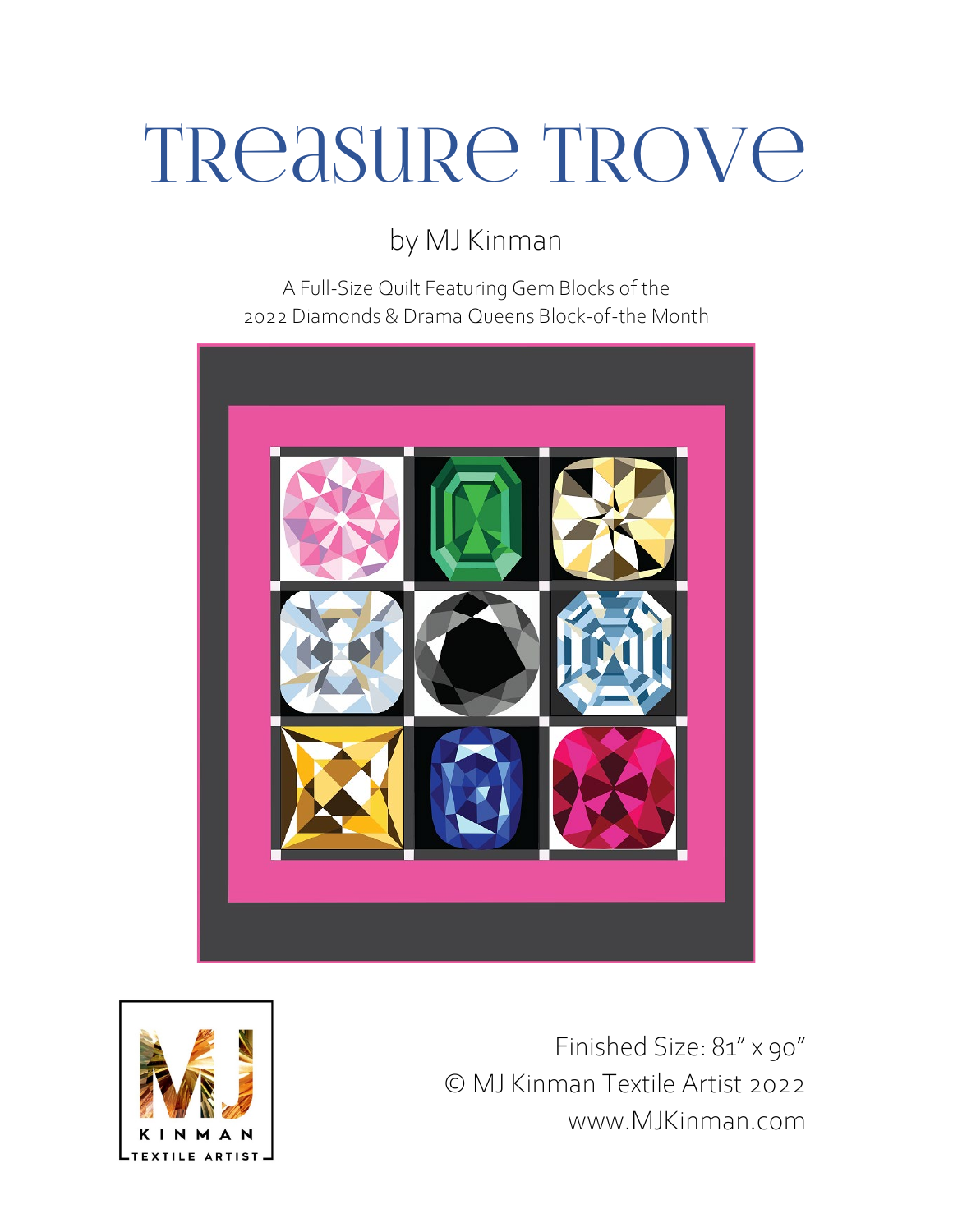# TREASURE TROVE by MJ Kinman Double-Size Quilt Using Diamonds & Drama Queens Gem Blocks

Congratulations on creating your 9 Diamonds & Drama Queens gem blocks! I've created this set of instructions to transform those individual blocks into a sparkling, full-sized quilt. When you've finished your glowing quilt, don't forget to post an image of it on Instagram tagging it with #diamondsanddramaqueensbom. Shine on!

-- MJ

| Description                           | Yardage/Size                             |
|---------------------------------------|------------------------------------------|
| Block #1: The Clark Pink              | 18 1/2" x 18 1/2"                        |
| Block #2: Maximilian's Folly          | 18 1/2" x 18 1/2"                        |
| Block #3: Polaris                     | 18 1/2" x 18 1/2"                        |
| Block #4: Evelyn's Envy               | 18 1/2" x 18 1/2"                        |
| Block #5: The Rembrandt Black Diamond | 18 1/2" x 18 1/2"                        |
| Block #6: Peggy's Skating Rink        | 18 1/2" x 18 1/2"                        |
| Block #7: The Duke Diamond            | 18 1/2" x 18 1/2"                        |
| Block #8: The Bismarck                | 18 1/2" x 18 1/2"                        |
| Block #9: The Red Star                | 18 1/2" x 18 1/2"                        |
| Sashing                               | 3⁄4 yard                                 |
| Cornerstones                          | $1/8$ yard                               |
| Inner Border                          | $1\frac{1}{2}$ yards                     |
| Outer Border                          | $1\frac{3}{4}$ yards                     |
| <b>Backing</b>                        | 7 1/2 yards (allows for plenty of        |
|                                       | overhang for longarm quilting)           |
| <b>Binding</b>                        | $\frac{1}{2}$ yard for a 2" binding;     |
|                                       | $2/3$ yard for a 2 $\frac{1}{2}$ binding |
| <b>Batting</b>                        | Double or Full (96 x 93)                 |

# Materials (Finished Quilt: 81" x 90")

# **Cutting**

\* All measurements include 1/4" seams

\*WOF = Width of Fabric (at least 42", selvedge-to-selvedge)

#### From Sashing Fabric:

• Cut 12 strips, 2" x WOF. Cut into 24 strips of 18 ½" length.

#### From Cornerstone Fabric:

• Cut 1 strip, 2" x WOF. Cut this strip into 2" squares. You will need 16 cornerstone squares to complete your quilt.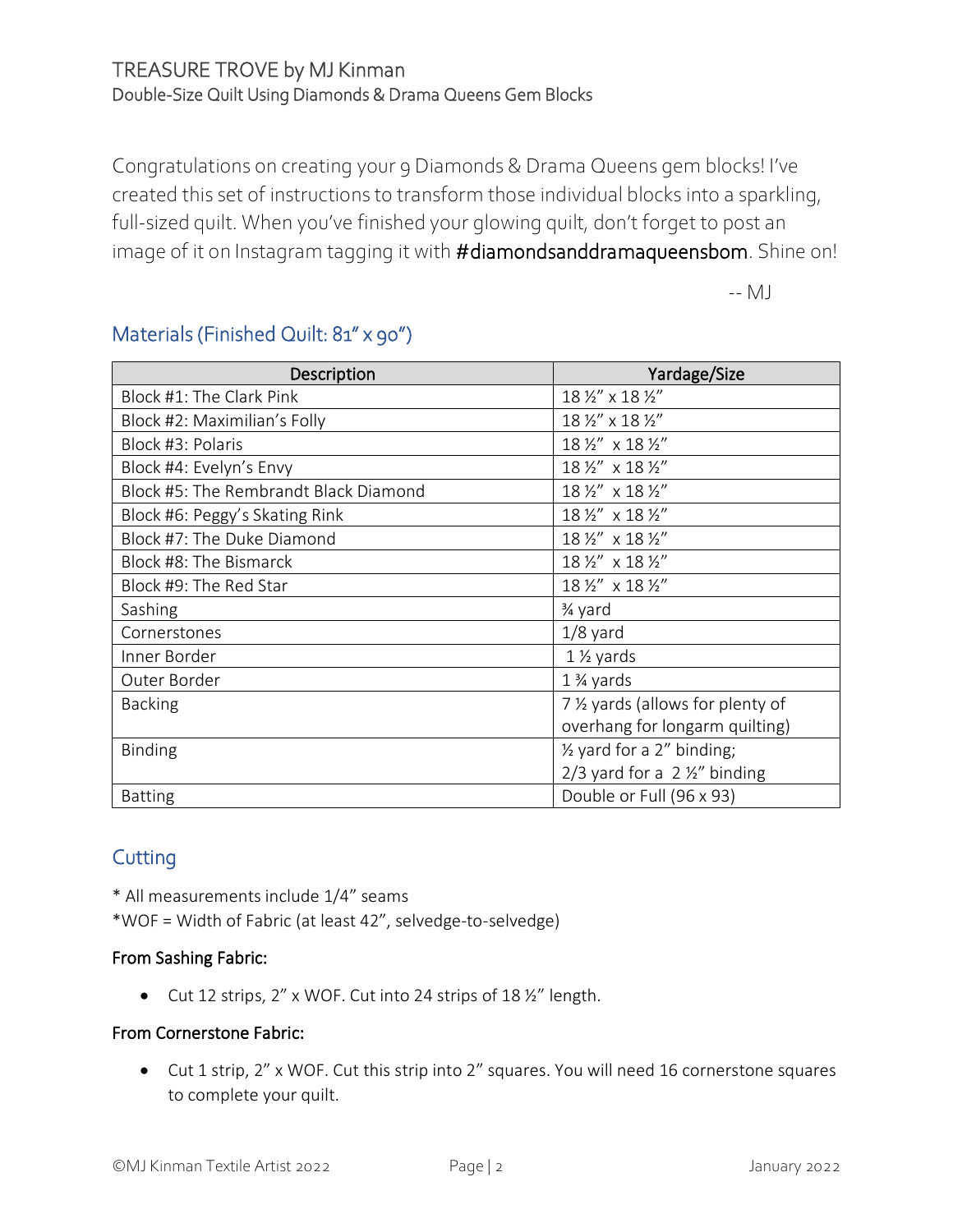# TREASURE TROVE by MJ Kinman

Double-Size Quilt Using Diamonds & Drama Queens Gem Blocks

#### From Inner Border & Binding Fabric:

- Cut 8 strips,  $6\frac{1}{2}$ " x WOF for the inner border.
- Cut 9 strips, 2" x WOF for the binding.

#### From Outer Border Fabric:

- Cut 4 strips,  $9\frac{1}{2}$ " x WOF
- Cut 4 strips, 5" x WOF

#### From Backing Fabric:

• Cut backing fabric into 3 equal lengths of 2 ½ yards (90")

#### **Overview**

"Treasure Trove" is comprised of the 9 gem blocks that will be featured in the 2022 Diamonds & Drama Queens Block-of-the-Month club. Each 18" block is sashed with 1 1/2" strips and 1 1/2" cornerstones (finished size). The sample arrangement on the pattern cover places the 3 gems with white backgrounds on a diagonal. However, arrange them in any configuration that delights you!

The resulting 60" center gem panel is surrounded by 2 borders. The first border is 6" wide (finished size). The second border has 9" strips at the top and bottom of the quilt and 4 ½" strips on the sides (finished sizes).

### **Directions**

1. Set gem blocks together in 3 rows of 3 blocks with sashing strips between each block and on either side of the first and last block. Press seams toward the gem blocks.

2. Sew together 4 sashing rows, each comprised of 3 sashing strips and 4 cornerstones beginning and ending with a cornerstone. Press seams to the cornerstones.

3. Sew a strip of sashing/cornerstones to the top of each row. Sew the last strip of sashing/cornerstones to the bottom of Row #3. Press seams to one side.

4. To complete the inner border:

a. Sew 2 strips of the inner border fabric to create a strip 6  $\frac{1}{2}$ " x 84" (assuming width of fabric is 42"). Trim to 60 ½". Sew to the top of the center gem panel. Press seam to the inner border.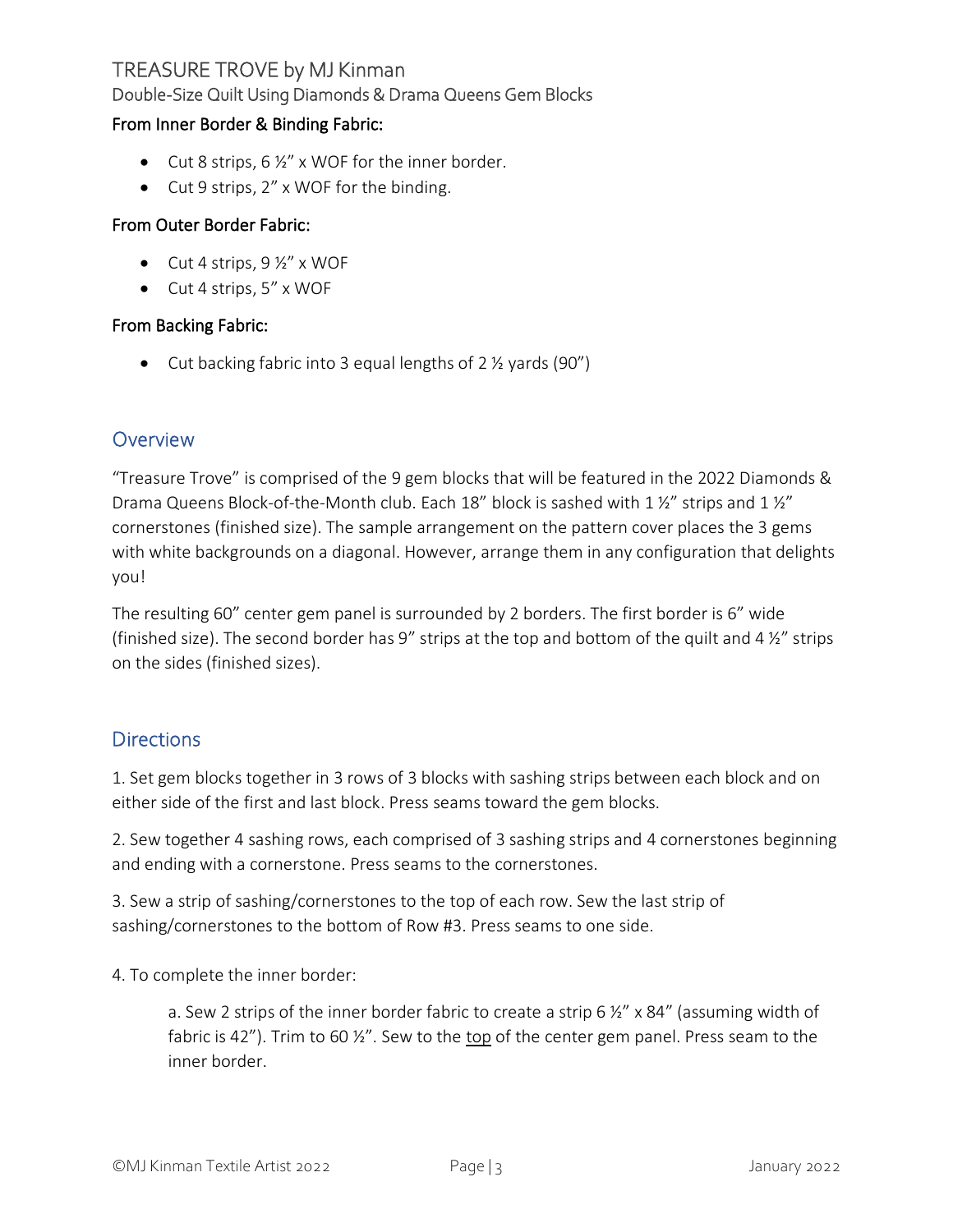b. Sew 2 strips of the inner border fabric to create a strip 6  $\frac{1}{2}$ " x 84". Trim to 60  $\frac{1}{2}$ ". Sew to the bottom of the center gem panel. Press seam to the inner border.

c. Sew 2 strips of the inner border fabric to create a strip 6  $\frac{1}{2}$ " x 84". Trim to 72  $\frac{1}{2}$ ". Sew to the left of the center gem panel. Press seam to the inner border.

d. Sew 2 strips of the inner border fabric to create a strip 6  $\frac{1}{2}$ " x 84". Trim to 72  $\frac{1}{2}$ ". Sew to the right of the center gem panel. Press seam to the inner border.

5. To complete the outer border:

a. Sew 2 strips of the outer border fabric to create a strip 5" x 84". Trim to 72 ½". Sew to the left of the quilt. Press seam to the outer border.

b. Sew 2 strips of the outer border fabric to create a strip 5" x 84". Trim to 72 ½". Sew to the right of the quilt. Press seam to the outer border.

c. Sew 2 strips of the outer border fabric to create a strip  $9\frac{1}{2}$ " x 84". Trim to 81  $\frac{1}{2}$ ". Sew to the top of the quilt. Press seam to the outer border.

d. Sew 2 strips of the outer border fabric to create a strip 9  $\frac{1}{2}$ " x 84". Trim to 81  $\frac{1}{2}$ ". Sew to the bottom of the quilt. Press seam to the outer border.

6. Piece the backing by sewing together the 3 segments of the backing fabric lengthwise. The final backing will measure approximately 90" x 126". (The width may vary depending on the width of the backing fabric you selected. These instructions are based on a width of fabric of 42".)

7. Layer backing, batting and quilt top. Baste with the technique of your choice. I prefer to pinbaste using large safety pins spaced roughly 6-8" apart.

8. To quilt, use a light gray or neutral thread. You may also choose to use a clear monofilament thread which gives the quilt a subtle sparkle.

Quilting options include:

a. Long-arm professionals have a wide variety of edge-to-edge patterns that look lovely on the gem blocks. Here are some of my favorites: